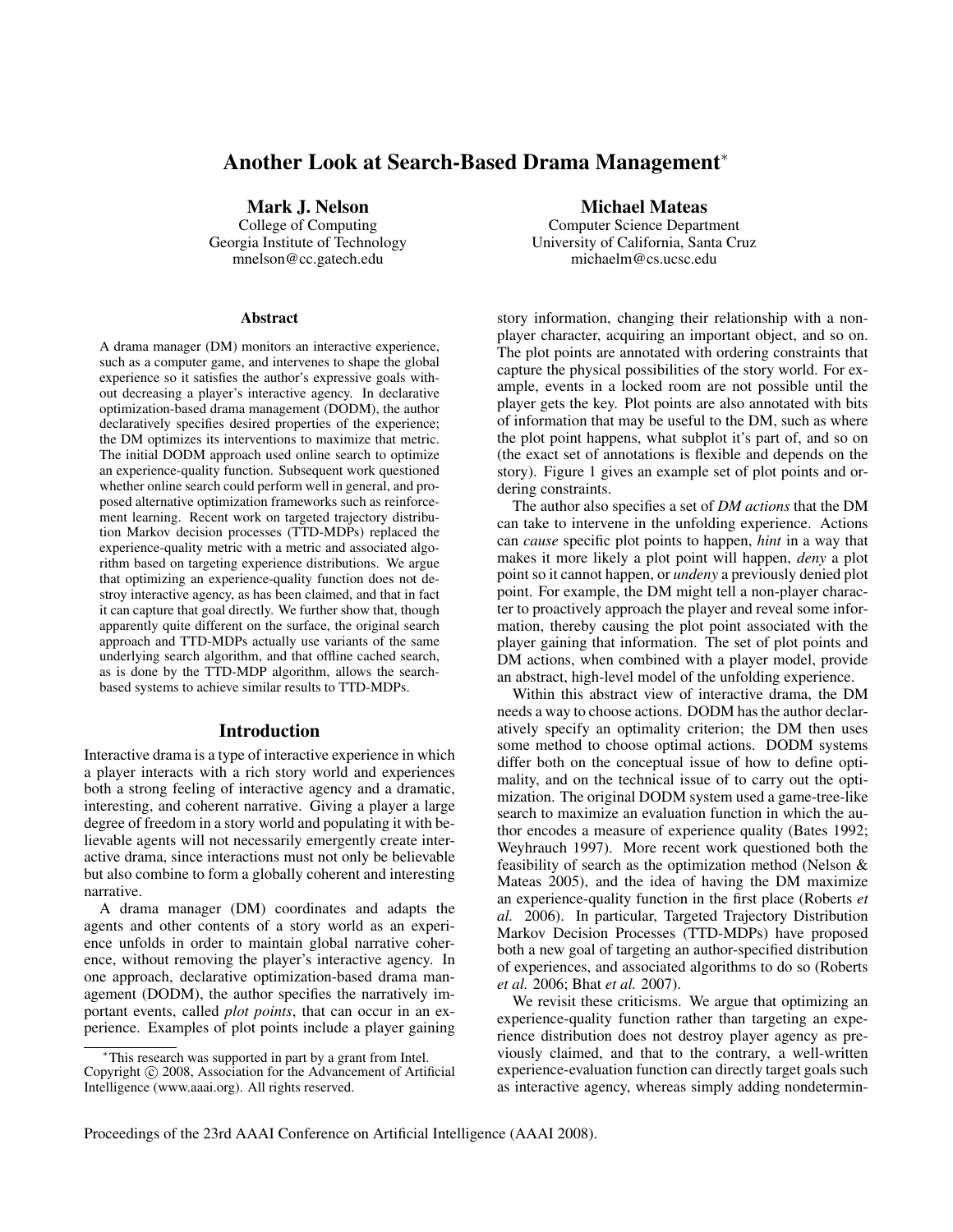

Figure 1: Plot points with ordering constraints for part of the interactive fiction *Anchorhead*, from Nelson & Mateas (2005).

ism via TTD-MDPs does not. As a technical matter we show that, although the algorithms appear different as originally described, the search-based optimization and the algorithm used by TTD-MDPs are variants of the same underlying search algorithm. Furthermore, when the original search algorithm is enhanced by caching, as the TTD-MDP one is, it performs at the same level.

# **Overview of DODM variants**

DODM was proposed as search-based drama management (SBDM) by Bates (1992), and developed, implemented, and tested by Weyhrauch (1997). They conceived of DM by analogy to game-tree search: a player makes "user moves" through interaction with the game world (what we call *plot points*), and the DM responds with its own "system moves" (what we call *DM actions*). The DM chooses "moves" by running a game-tree-like search to maximize an evaluation function in which the author encodes her idea of a good interactive experience.

Since the DM process isn't well modeled by an adversarial zero-sum game—a player is not actively trying to *minimize* the author's evaluation function—SBDM uses an expectimax search rather than the minimax search used in adversarial games. In this expectimax search, the search tree alternates maximizing over the available DM actions with taking an expected value over the possible plot points that could follow, distributed according to a model of likely player behavior. In Weyhrauch's system (and subsequent ones so far), a simple player model is used: the player is assumed to be equally likely to make each of the next possible plot points happen, except for those which have been hinted at, which are considered more likely by a multiplier that the author specifies in an annotation to the hint.

Weyhrauch found that a sampling search he developed, SAS+, was able to use the DM actions nearly optimally, as measured by the author-specified evaluation function and the player model. Loyall (2004) later reported some success using SBDM as part of *The Penguin Who Wouldn't Swim*, a commercial prototype designed by Zoesis Studios.

Nelson & Mateas (2005) applied SBDM to a different story, modeled on a subset of the interactive fiction *Anchorhead*. They found that Weyhrauch's excellent results with

sampling search didn't transfer to their combination of plot points, evaluation function, and DM actions.

In response to this failure, Nelson *et al.* (2006) used reinforcement learning (RL) for the optimization step instead of search. Since RL runs offline to precompute a policy for using DM actions, it has the advantage of using offline computing time instead of having to make decisions during the much more limited time available during actual gameplay. However they found that in the same *Anchorhead* model, RL didn't do well either, leading them to conclude that the DM actions specified weren't sufficient to have much positive impact on the story, as measured by the given evaluation function—an authorship rather than optimization issue.

To test the optimization separately, they defined a "synthetic" set of DM actions, consisting of a causer, denier, and reenabler for every possible plot point. This was intended to provide a maximally powerful set of actions, regardless of whether it in practice could be readily implemented, in order to test the hypothetical success of various optimization methods on the pure optimization problem. They found that in this case, RL did quite well, in contrast to online search, which continued to perform relatively poorly.

Roberts *et al.* (2006) proposed a more fundamental change. They argued that when maximizing an evaluation function, the only source of gameplay variation will be the unpredictability of the player—and that given sufficiently powerful DM actions, the system could force its idea of optimal story on the player, destroying the interactive agency of the experience. They therefore proposed to start with a desired distribution of experiences (trajectories through the story space), and aim to use the DM actions in a way that would make the actual distribution come as close to the target distribution as possible. Algorithmically, the TTD-MDP system builds a large tree sampled from the space of all possible trajectories; each node in the tree then solves an optimization problem to find a distribution over its available actions that will, according to the player model, cause the resulting distribution over successor plot points to come as close as possible to the distribution specified by the author.

#### **What to optimize**

The fundamental conceptual issue in drama management is deciding what constitutes a good interactive drama. Given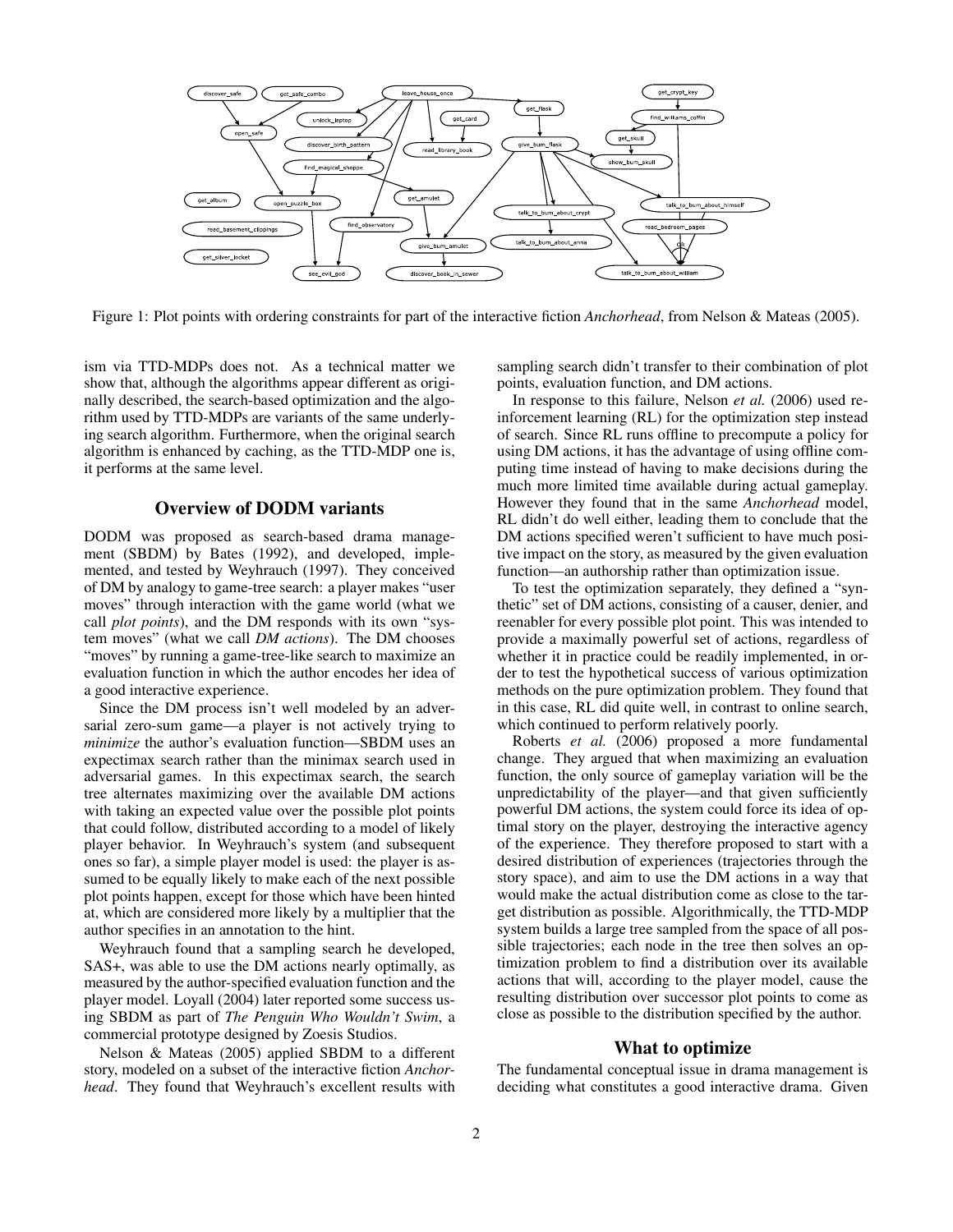criteria for good interactive drama, we can design the DM to try to bring about such an experience.

#### **Formal and material constraints**

Mateas (2000) proposes a theory of interactive drama integrating Aristotelian dramatic theory with Murray's (1998) desiderata for interactive stories, in particular the goal of interactive agency. He proposes that good interactive drama achieves a good balance of *material constraints*—the "constraints from below" that literally constrain what a player can do—and *formal (plot) constraints*—the "constraints from above" that constrain in the player's mind what, given the experience so far, is interesting, sensible, or worth doing.

The desired balance can be illustrated by contrasts with the extremes. In open-world sandbox and puzzle-based adventure games, the player can take many actions, but there is little plot that would give a reason to do anything in particular or serve as an interpretive framework tying events together. In linearly scripted games, meanwhile, the plot unfolds in a coherent fashion and everything the player does relates to a coherent whole, but many actions that make sense given the story are not supported by the game.

The actions in DODM serve to tinker with the formal and material constraints. Hints add new formal constraints by giving the player some additional narrative framework, without adding any new material constraints (the player may ignore the hint). Causers also add new formal constraints by directly causing some narratively important event to happen, but do so by also adding material constraints, since they temporarily remove the player's freedom to decide what should or shouldn't happen next. Deniers, meanwhile, add new material constraints, which can later be removed by undeniers.

#### **Maximizing experience quality**

The original DODM approach has an evaluation function that, given a completed experience (a sequence of plot points and DM actions), rates it based on various features that the author thinks an experience should have. The evaluation function therefore should be written so that it specifies to the DM what constitutes an experience in which the formal and material constraints are balanced; with such a function, the DM can tweak the constraints using its DM actions.

Although the terminology has sometimes been used loosely, the evaluation function in DODM rates the quality of *interactive experiences*, not the quality of plot-point sequences considered as stories alone. That is, DODM does not create interactive drama by taking a set of desiderata for *non-interactive* drama and trying to bring it about in the face of interactivity. Rather, it tries to maintain a set of desiderata for the interactive dramatic experience itself. Some DM systems do describe the drama-management problem as mediation between authorial narrative goals and player freedom (Young *et al.* 2004; Magerko 2005), and that view has sometimes been proposed as the general goal of drama management (Riedl, Saretto, & Young 2003; Roberts & Isbell 2007). It is not however the way DODM systems have typically viewed the problem. Rather than starting with an author-desired narrative and working around the user to bring it about, the system instead starts with an

idea of what constitutes a narratively interesting experience, and dynamically adjusts the material and formal constraints in the story world in order to ensure that such an experience comes about—working with the player to jointly create the narrative (Weyhrauch 1997; Loyall 2004).

Weyhrauch's evaluation function specifies a number of weighted features that capture his notion of a good experience in his *Tea for Three* story world.

One group of features serves mainly to encourage narrative coherence—more formal constraints and, where necessary, material constraints, to keep the player on track. These features include *thought flow*, which prefers stories where subsequent actions relate to each other; *activity flow*, which prefers stories that have spatial locality of action; and *momentum*, which prefers certain pairs of plot points that build on each other particularly well. Separately, the *motivation* feature prefers stories in which plot points are motivated by previous ones, such as a plot point in a detective story motivated by earlier clues.

These are explicitly preferences for the interactive experience, and would not necessarily be the same if evaluating a linear story. It may not be bad for narratives to have the action move around frequently between different locations, but Weyhrauch argues that if each plot point happened in a different location from the last, that would likely indicate in an interactive experience that the player was getting stuck in boring wandering around the world between plot points.

Given only these features, there is a danger that the system could identify certain plot-point progressions as ideal and force the player into them, adding too many material constraints and reducing interactive agency. To avoid this outcome, two versions of an additional evaluation feature one proposed by Weyhrauch and one by Nelson & Mateas aim explicitly at encoding interactive agency, though from different perspectives.

Weyhrauch's *options* feature identifies twelve meaningful goals a player might have at various points in *Tea for Three*. The goal "talk to George about the new will" is considered to be active between the time the player finds a note mentioning a new will and the time that the player either talks to George about it or is prevented from doing so by other events. The number of goals active at any given time is a rough measure of the degree of interactive agency available. The *options* feature encodes a preference for many such meaningful options to be available towards the beginning of the game, decreasing to fewer towards the end.

Nelson & Mateas's *choices* feature looks at the issue bottom-up instead, measuring how many plot points could have followed each point in the story, considering the ordering constraints in the world and the effects of causers and deniers. This is a rough measure of how much freedom the player had to influence the direction of the story locally. If at some point only one plot point could possibly have come next (because the DM caused it directly, for example), then the same bit of story would have played out regardless of what the player did. If, on the other hand, many plot points could have come next, the player could locally influence the story to a much greater extent. The *choices* feature has the advantage that it can be computed automatically without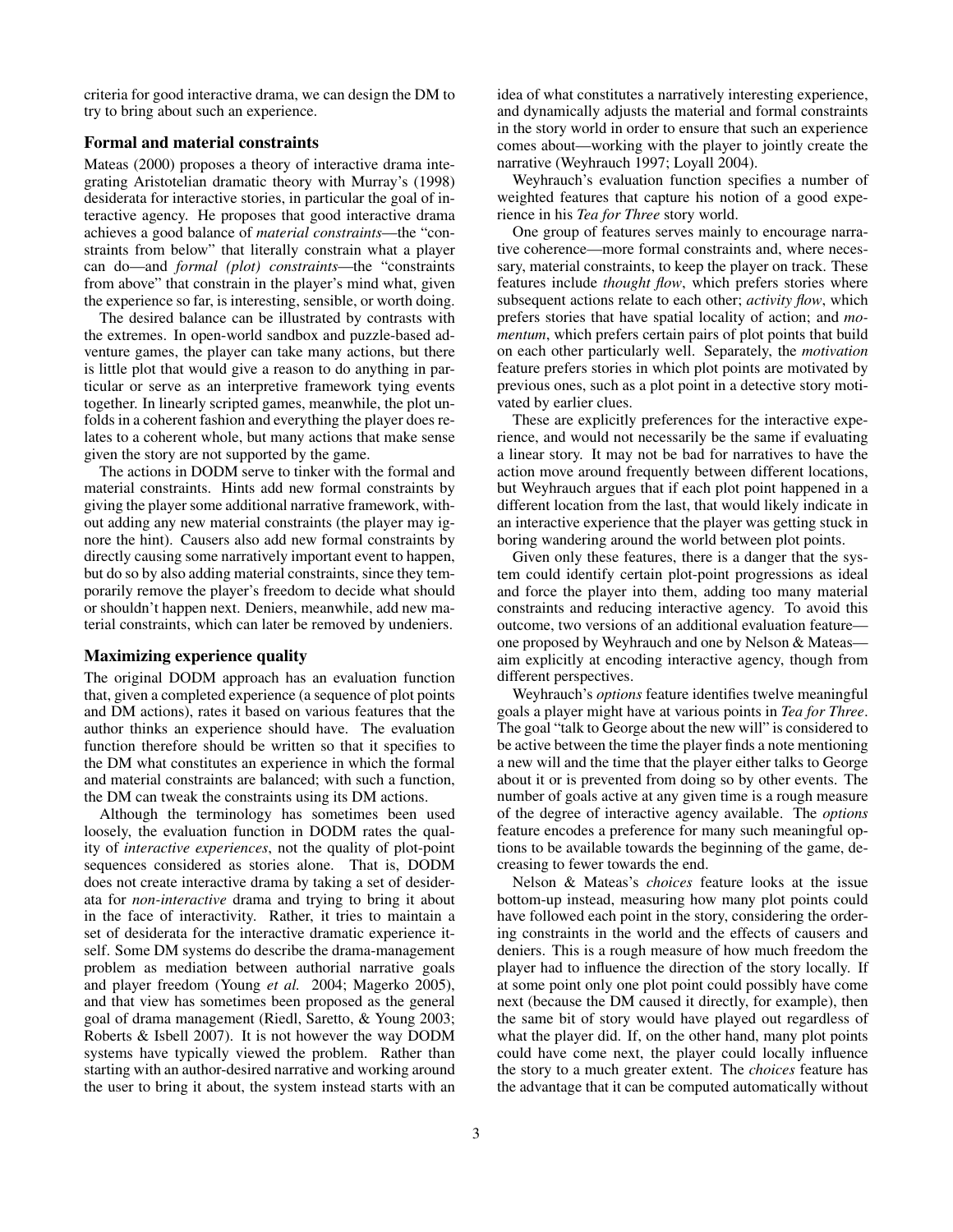additional authored knowledge, but the *options* feature has the advantage that it captures a higher-level notion of meaningful interactive agency. Both features capture a notion of preferring stories that preserve player choice, demonstrating that this can be reprsented directly in the optimality criterion.

Finally, *manipulativity* penalizes uses of DM actions that are likely to be particularly noticeable, such as moving objects that the player can see. This is a meta-feature encoding a preference for the DM's operation to be unnoticed. Although we use agents in service of a narrative rather than merely simulating them as believable agents in their own right, we do still want them to remain believable.

#### **Targeting an experience distribution**

Roberts *et al.* (2006) criticize maximization of a storyquality function, arguing that if the DM is too effective, it will bring about the same highly-rated story each time, destroying interactive agency and replayability. They propose that the goal should be to target a distribution of experiences, specified either by some mapping from an evaluation function (*e.g.* bad experiences should never happen, and good ones should happen in proportion to their quality), or by having the author specify a few prototype experiences and then targeting a distribution over experiences similar but not identical to the prototypes (Roberts *et al.* 2007).

While this is a valid criticism of maximizing *story* quality, the goal of DODM is to maximize *experience* quality. If the experience quality criterion appropriately includes features related to player agency, such as *options* and *choices*, then the DM will not force the same story every time.

More problematically, by targeting a specific distribution of experiences, TTD-MDPs do not necessarily coerce the player any less than a hypothetical system that targets a specific maximum-quality story would. A story-maximizing system that does not take into account features for player agency could indeed directly cause its same top-rated story every time. The TTD-MDP system, given powerful causers and deniers, can achieve a distribution over experiences by directly coercing each particular play-through. In either case, the player of any particular story would have no interactive agency, since in both cases the system would use its DM actions to produce a specific story. The TTD-MDP system would change *which* story it was forcing the user into each time, but randomly selecting a different story to force the user into each time is not an improvement in interactive agency.

If we look at the DM actions performed by the TTD-MDP based system and the maximization-based system on the version of *Anchorhead* with a "synthetic" set of DM actions that Roberts *et al.* use as a point of comparison, we do indeed find a similar level of coerciveness. The "synthetic" set of actions consists of a causer, denier, and reenabler for every possible plot point in the story, thus giving the DM a maximally powerful set of actions. The TTD-MDP system claimed better replayability in this case, since it produced a wider variety of stories. However, both the TTD-MDP system and the search-based evaluation-function-maximization system acted almost maximally coercively: they each performed an average of around 15 DM actions per experience, in an experience 16 plot-points long. The TTD-MDP system varied which specific coercion it performed from run to run, but that does not constitute interactive agency, which requires that the *player*, rather than system nondeterminism, be able to meaningfully influence the outcome.

That both systems are quite coercive does point to a failure in the experience-quality evaluation function that both used. We can correct this by putting a greater weight on the *choices* feature, emphasizing that giving the player choices in what to do really is an important part of an interactive experience. When we increase *choices* from being 15% of the total evaluation weight to 50%, both systems drop to using an average of around 5 DM actions per experience.

Thus maximizing an experience-quality function need not destroy an experience's interactive agency, if it appropriately rates highly only those experiences that do actually have good interactive agency. If an evaluation function *does* capture interactive agency well, then an evaluation "spike" in an evaluation-function graph like that in Figure 3 would not be a problem. The fact that a DM produced all high-quality experiences would not necessarily imply, as has previously been suggested (Roberts *et al.* 2006), that it was linearizing the experience and always making the same literal experience come about, since many different experiences may have similar high ratings.

How to write evaluation functions so that they really do capture interactive experience quality remains an issue that would benefit from more experimentation in specific real interactive dramas. It is worth noting that all the recent systems have focused on the "synthetic" model of *Anchorhead* that has only causers, deniers, and reenablers, and lacks the hint DM actions that a DM could use to add formal constraints by providing more narrative to the player without unduly removing interactive agency; by contrast, a real application would likely use hints frequently.

Whether the TTD-MDP formulation still improves matters in a different way depends on how the target distribution is defined, and on what we consider to be the goals of interactive drama. When the target distribution is generated by a mapping from an experience-quality function, the results will be fairly similar to the results from an evaluationfunction-maximizing approach, since both systems will be trying to avoid low-rated experiences and increase the probability of highly-rated ones according to the same function. The TTD-MDP approach will add some more nondeterminism in doing so; how much depends on how the mapping is constructed. Alternate ways of specifying a target distribution of experiences for TTD-MDPs, however, such as specifying several prototype experiences and inducing a distribution over experiences similar to those prototypes (Roberts *et al.* 2007), suffer from a greater loss of interactive agency. If the player is being forced into one of several prototype experiences or minor variants, the fact that the specific experience they're forced into is chosen nondeterministically does not preserve interactive agency.

In either case, the nondeterminism of TTD-MDPs serves a different goal than that of interactive agency. Interactive agency requires that if a player does things *differently*, then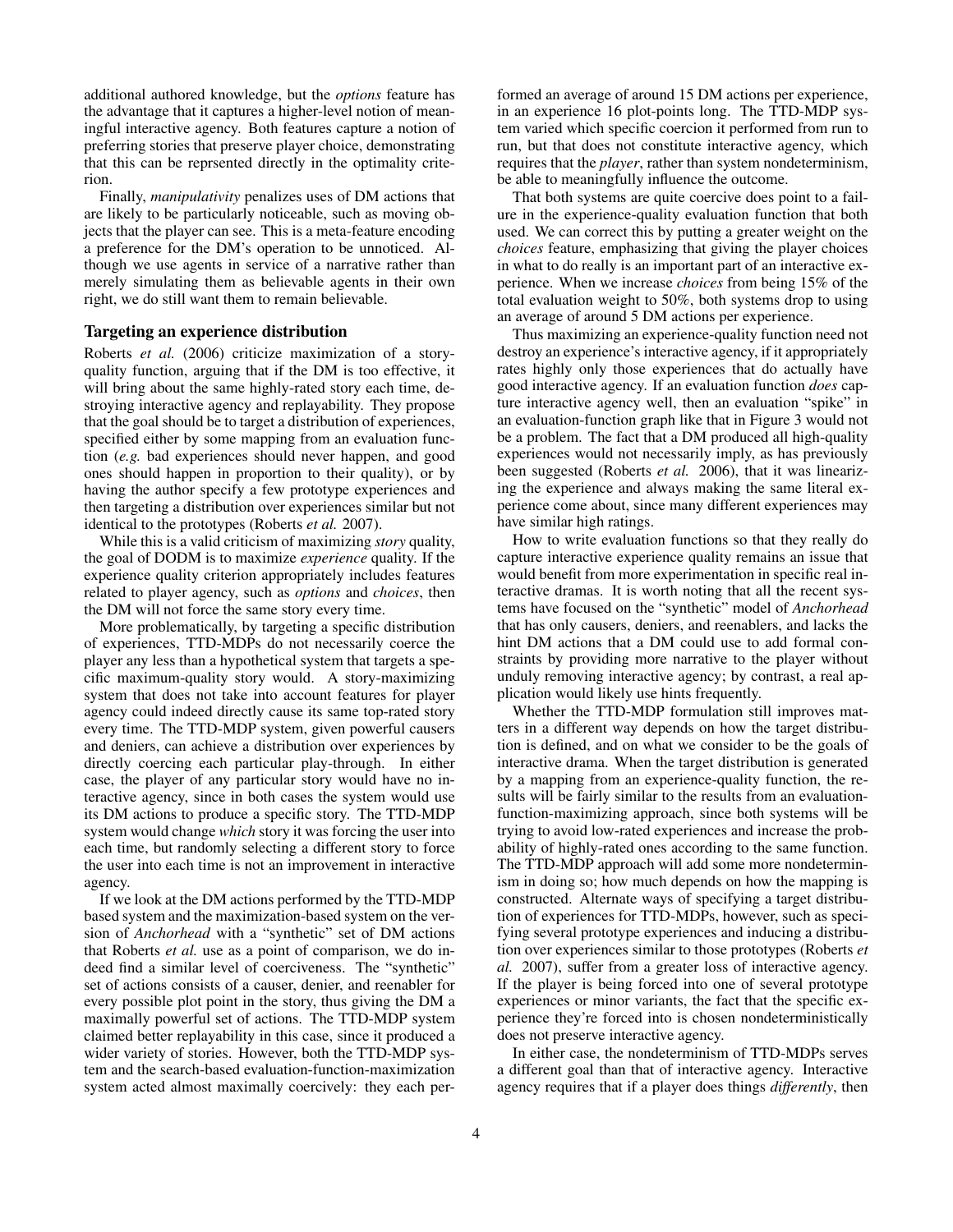```
Build a large tree of possible experience trajectories
for all nodes n in a post-order (leaf-first) traversal do
  if n is terminal then
     n.value \leftarrow terminalValue(n)else
     n.policy \leftarrow optimalPolicy(n.actions, n.children)
     n.value \leftarrow \text{backup}(n.children, n.policy)end if
end for
```
Figure 2: Generic cached search. The TTD-MDP algorithm and expectimax search share this structure, but differ in how they define the three functions (see text).

they should be able to experience meaningfully different narratives. It does not require a player to experience different narratives even if they do the exact same thing, which is the goal at which TTD-MDPs aim. Indeed, some ideas for interactive narrative, such as the "kaleidoscopic narratives" discussed by Murray (1998), depend on a player being able to tease out how acting differently results in a different narrative, which nondeterminism is likely to obscure.

# **Non-dramatic interactive experiences**

We focus on authoring interactive drama. Similar experience-management techniques can be used for experiences other than interactive drama, which may have different considerations. For example, we argue that in interactive drama, the drama-management problem is best seen as helping to ensure that there is enough narrative for the player to have a coherent and interesting experience. As Loyall (2004) describes it, the DM picks up the slack in creating narrative when the player would be lost, but lets the player drive the narrative otherwise.

Other experiences may have genuinely external constraints that could conflict with the user's freedom and goals. For example, a TTD-MDP system was proposed for guiding museum tours (Cantino, Roberts, & Isbell 2007). In that domain, the goal of reducing congestion really is an external goal imposed on the visitors, and is reasonably expressed by targeting a specific distribution of experiences so as to keep visitors nicely spread out. Training scenarios may also have an externally imposed requirement that a particular distribution of desired situations be encountered over a series of training runs.

## **Optimization by cached search**

The original search-based formulation used an online expectimax search that, to remain computationally tractable, switched to sampling after a depth limit. The TTD-MDP algorithm operates offline, sampling many possible trajectories through the story world and building them into a tree, and then solving an optimization problem at each node. When a trajectory is seen that wasn't among those sampled in the tree, it falls back to online search.

While described differently, these algorithms are quite similar when expectimax search is extended to also use a tree of cached results. Both build a cached tree, perform



Figure 3: Frequency of experiences of various qualities for a simulated user with a DM guided by iterative-deepening search assuming a minute between plot points, TTD-MDP with a fallback to online sampling search, and a no-DM baseline.

an optimization at each node starting from the leaves and working upwards, and back results up the tree, as shown in the generic pseudocode in Figure 2. The main differences are that they choose actions at each node using a different objective function, and assign and back up values to nodes based on different evaluation criteria.

In expectimax search, terminal node values are given by the evaluation function. The policy at each node takes the DM action that maximizes expected evaluation value, given the player model. The node's own value is this maximum expected value. In the TTD-MDP algorithm, the terminal node values are target probabilities. The policy at each node specifies a distribution over DM actions that results in the minimum expected divergence from the target experience distribution specified by the node's children. The node's own value is the sum of its children's target probabilities.

Both algorithms can adaptively fill in their cache during gameplay, using background processor cycles to better fill in the tree rooted at the current point in the story (Bhat *et al.* 2007). In fact, once we note the connection with search, we can consider well-known space versus time tradeoffs to avoid having the cache at all. Maintaining a tree and filling in nodes at the frontiers is essentially breadth-first search, which has nice execution-time properties but exponentially large memory requirements. A common alternative is iterative deepening search, in which we perform depth-first, fixed-depth searches of increasing depth, stopping and returning the results of the deepest completed search when we need the next decision. This trades off a constant-factor increase in execution time for exponentially decreased memory requirements, allowing us to use a search-based DM on platforms with relatively little memory.

To demonstrate that iterative deepening search running in the background works effectively, Figure 3 shows histograms of the frequency with which experiences of varying evaluations appear over a number of runs with a simulated player (the same acting-randomly-except-for-hints player